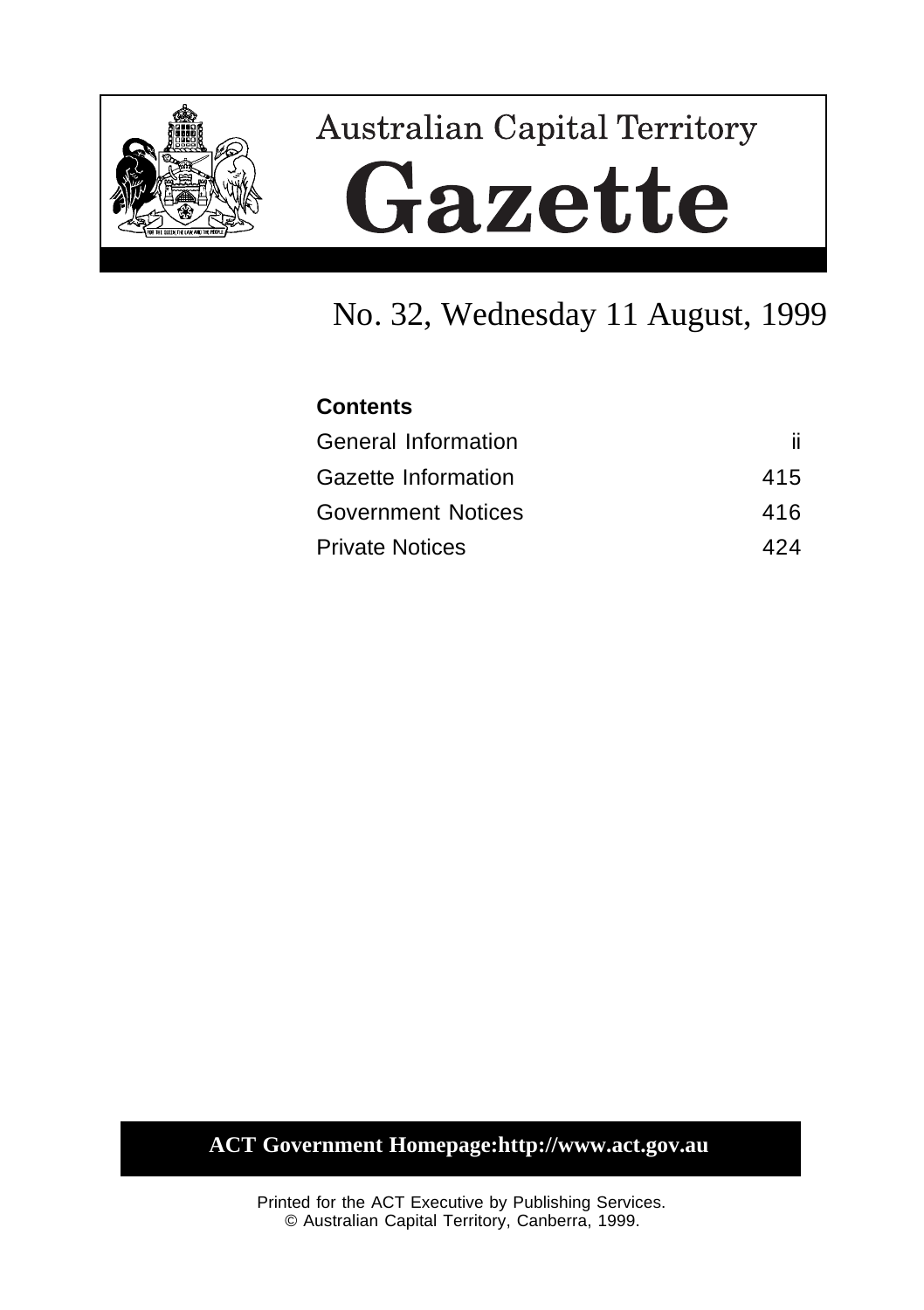## **GENERAL INFORMATION**

#### **ACT GOVERNMENT GAZETTE**

The ACT Government Gazette is published each Wednesday. The sections included in the publication are:

- General Information;
- Government Notices;
- Purchasing and Disposals;
- Invitations to Tender, Quote or Register Interest;
- Contracts arranged, and
- Private Notices

(Australian Public Service notices will continue to appear in the Commonwealth of Australia Gazette).

#### **CONTACT DETAILS**

ACT Gazette Officer Publishing Services GPO Box 158 Canberra Act 2601

Phone: (02) 6205 0484 Fax: (02) 6205 0266 **e-mail: gazette\_office@dpa.act.gov.au** ACT Gazette Office Level 7, Macarthur House Wattle Street Lyneham 2602

#### **Notices for Publications**

Notices for the Gazette are to be lodged by 12 noon on the Wednesday prior to publication. Notices can be lodged in advance in hard copy or facsimile, by electronic mail or diskette, with a brief message of instruction and a WORD compatible document attachment.

A Gazette Request Form must also be delivered to the Gazette Office, by hand, mail or fax. For copies of this form please telephone the Gazette Office or go to www.act.gov.au/government/reports/pub/gazreq.doc.

Signed notices must be sighted by the Gazette Office before gazettal can proceed.

**Purchasing and Disposal Codes** may be accessed on the ACT Government Website:

www.act.gov.au/government/report/pub/gazette/p&d.pdf. Alternatively, you may obtain a hard copy listing by contacting the gazette office.

#### **Private Notices**

The fee for a private notice is as follows:

• minimum charge \$1.00 per word or \$100.00 whichever is the greater.

Cheques are to be made payable to 'Publishing Services' and are to be forwarded to the Gazette office with a copy of the notice (Either on a PC formatted disk in WORD, or if the notice has already been emailed, a hard copy of the notice) and Gazette Request Form. Payment can be made by EFTPOS (Bankcard, Visa or Mastercard) by telephoning the Gazette Office. Payment must be received before gazettal can proceed.

#### **Purchasing and Subscriptions**

Copies of the ACT Government Gazette may be purchased at a cost of \$5.00 (or \$2.00 for a Special Gazette) from the ACT Government shopfront, Legislation/Gazette sales counter, East Row, Canberra City. Subscriptions to the Gazette maybe arranged through the Gazette Office at a price of \$360.00 (1 July 1999 - 30 June 2000) or part thereof, including postage. Refunds will not be given for cancellations. Claims for missing items will be recognised as valid if lodged within 28 days of publication.

#### **Copyright Notice - Australian Capital Territory**

This work is copyright. Apart from any use as permitted under the Copyright Act 1968, no part may be reproduced by any process without written permission from Library and Information Management, Department of Urban Services, ACT Government, GPO Box 249, Civic Square ACT 2608.

#### **Products and Services advertised in this publication are not necessarily endorsed by the ACT Government**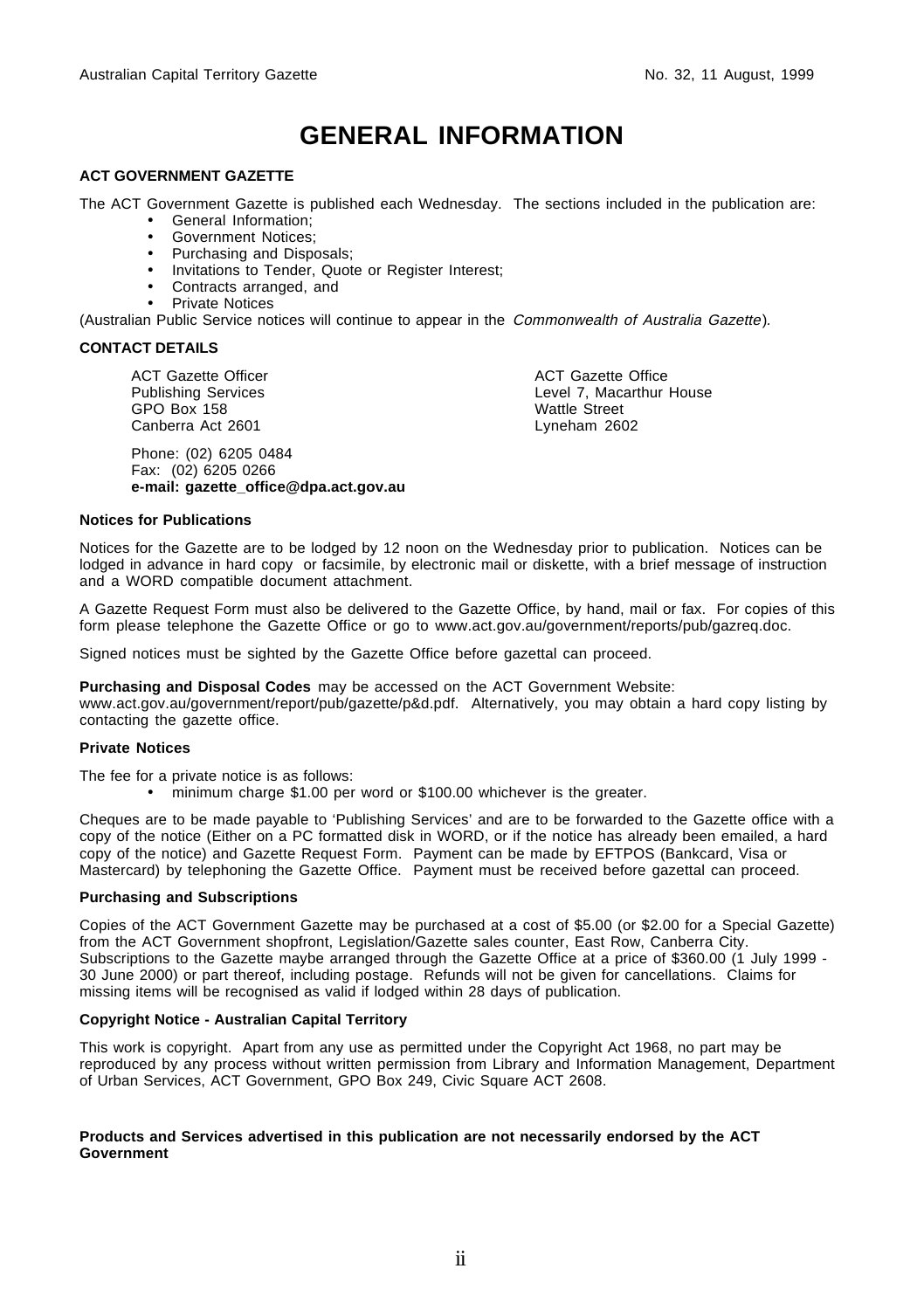## **GAZETTE INFORMATION**

#### **ISSUE OF ACT SPECIAL GAZETTES**

The following issues of the ACT Special Gazettes have been published since the last Weekly Gazette. For listings of previous ACT Special Gazettes please refer to this internet site

http://www.publishing.act.gov.au

| <b>Gazette Number</b> Date |          | Title                          |
|----------------------------|----------|--------------------------------|
| <b>S47</b>                 | 6 August | <b>Eighth Carnell Ministry</b> |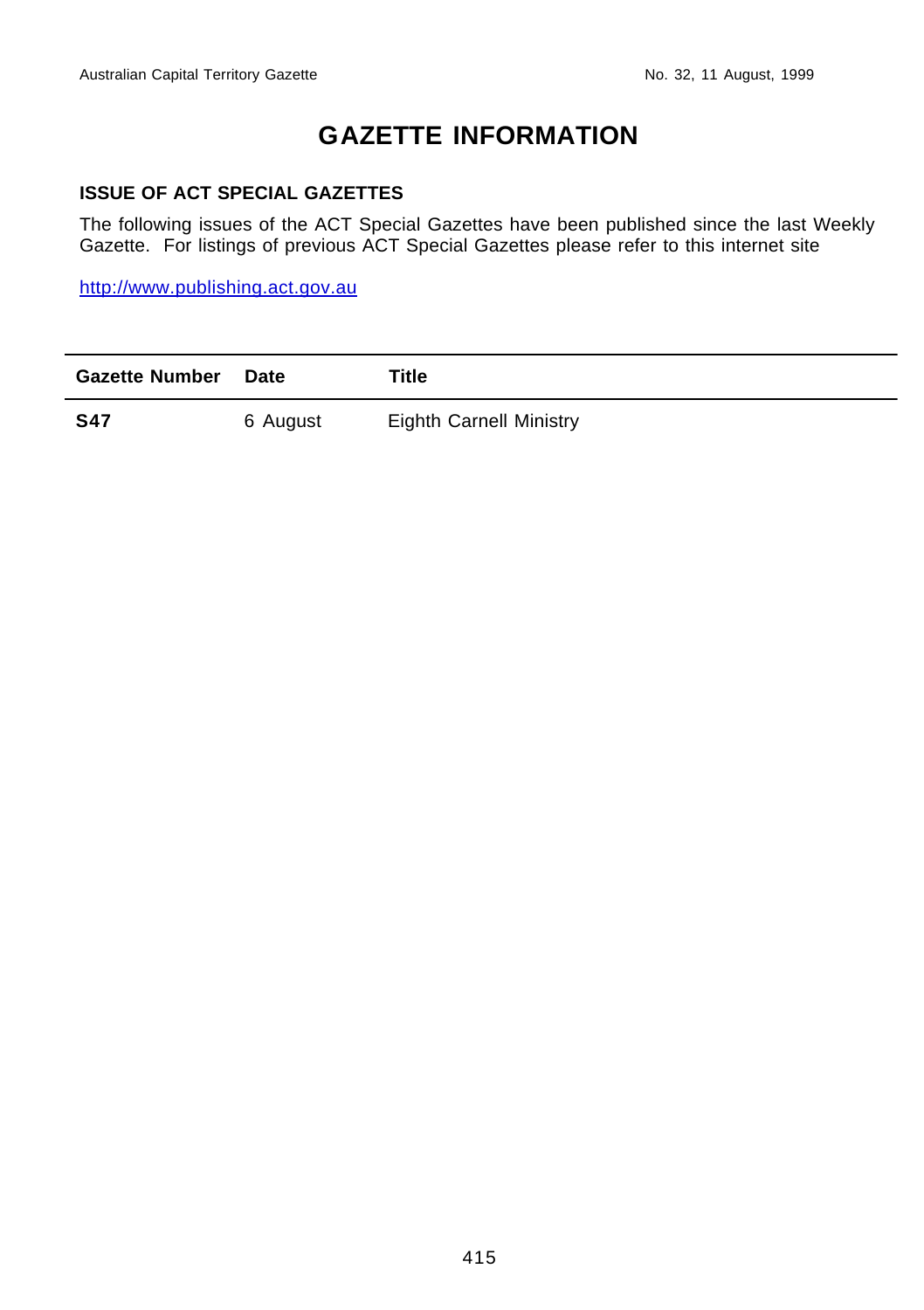## **GOVERNMENT NOTICES**

#### **NOTIFICATION OF THE MAKING OF AN INSTRUMENT**

NOTICE is hereby given that the undermentioned Instrument of the Australian Capital Territory has been made. Copies of the Instrument may be purchased from Publishing Services, Legislation and Sales Counter, ACT Government Shopfront, Corner of City Walk and East Row Canberra City ACT 2601.

| Act under which<br>Instrument made                    | <b>Description of Instrument</b>                                                                                                                                            | Number and year of<br><b>Instrument</b> |
|-------------------------------------------------------|-----------------------------------------------------------------------------------------------------------------------------------------------------------------------------|-----------------------------------------|
| Electoral Act 1992                                    | Appointment of Chairperson<br>and Member.                                                                                                                                   | No. 190 of 1999                         |
| <b>National Exhibition Centre</b><br>Trust Act 1976   | Instrument of Appointment.                                                                                                                                                  | No. 191 of 1999                         |
| Plumbers, Drainers and<br>Gasfitters Board Act 1982   | Instrument of Appointment.                                                                                                                                                  | No. 192 of 1999                         |
| <b>Health and Community</b><br>Care Services Act 1996 | Appointment of Mr Trevor<br>Boucher as a member of the<br>Health and Community Care<br>Service Board effective from<br>12 April 1999.                                       | No. 193 of 1999                         |
| <b>Energy and Water Act</b><br>1988                   | Notice of Adoption.                                                                                                                                                         | No. 194 of 1999                         |
| Subsidies (Liquor and<br>Diesel) Act 1998             | Determination by the<br>Treasurer of the maximum<br>percentage of ethyl alcohol in<br>low alcohol liquor, and the<br>subsidies payable on diesel<br>and low alcohol liquor. | No. 195 of 1999                         |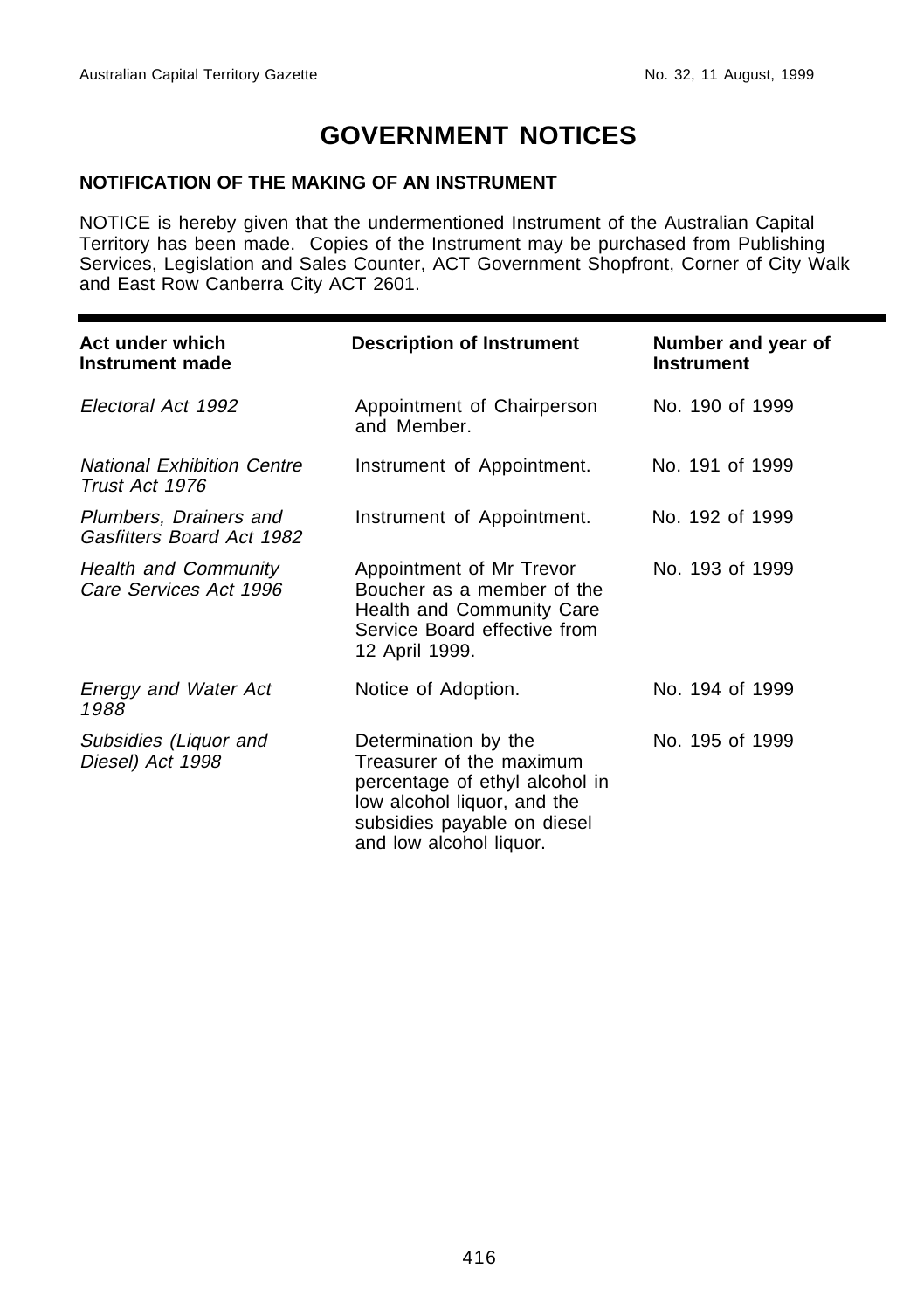#### **NOTIFICATION OF AN INSTRUMENT MADE UNDER THE PUBLIC ROADS ACT 1902 (NSW)**

NOTICE is hereby given that the undermentioned Instruments have been made under the Public Roads Act 1902 (NSW). Copies of the Instruments are available from the ACT Land Information Centre, Planning and Land Management, 16 Challis Street, Dickson, ACT; Telephone 6207 1601.

| Act under which<br>Instrument made | <b>Description of Instrument</b>                                    | Number and year of<br><b>Instrument</b> |
|------------------------------------|---------------------------------------------------------------------|-----------------------------------------|
| Public Roads Act 1902<br>(NSW)     | Notice of Declaration of Public<br>Roads – Division of Dunlop.      | No. R25/99 of 1999                      |
| Public Roads Act 1902<br>(NSW)     | Notice of Declaration of Public<br>Roads – Division of Nicholls.    | No. R26/99 of 1999                      |
| Public Roads Act 1902<br>(NSW)     | Notice of Declaration of a<br>Public Road – Division of<br>Lyneham. | No. R27/99 of 1999                      |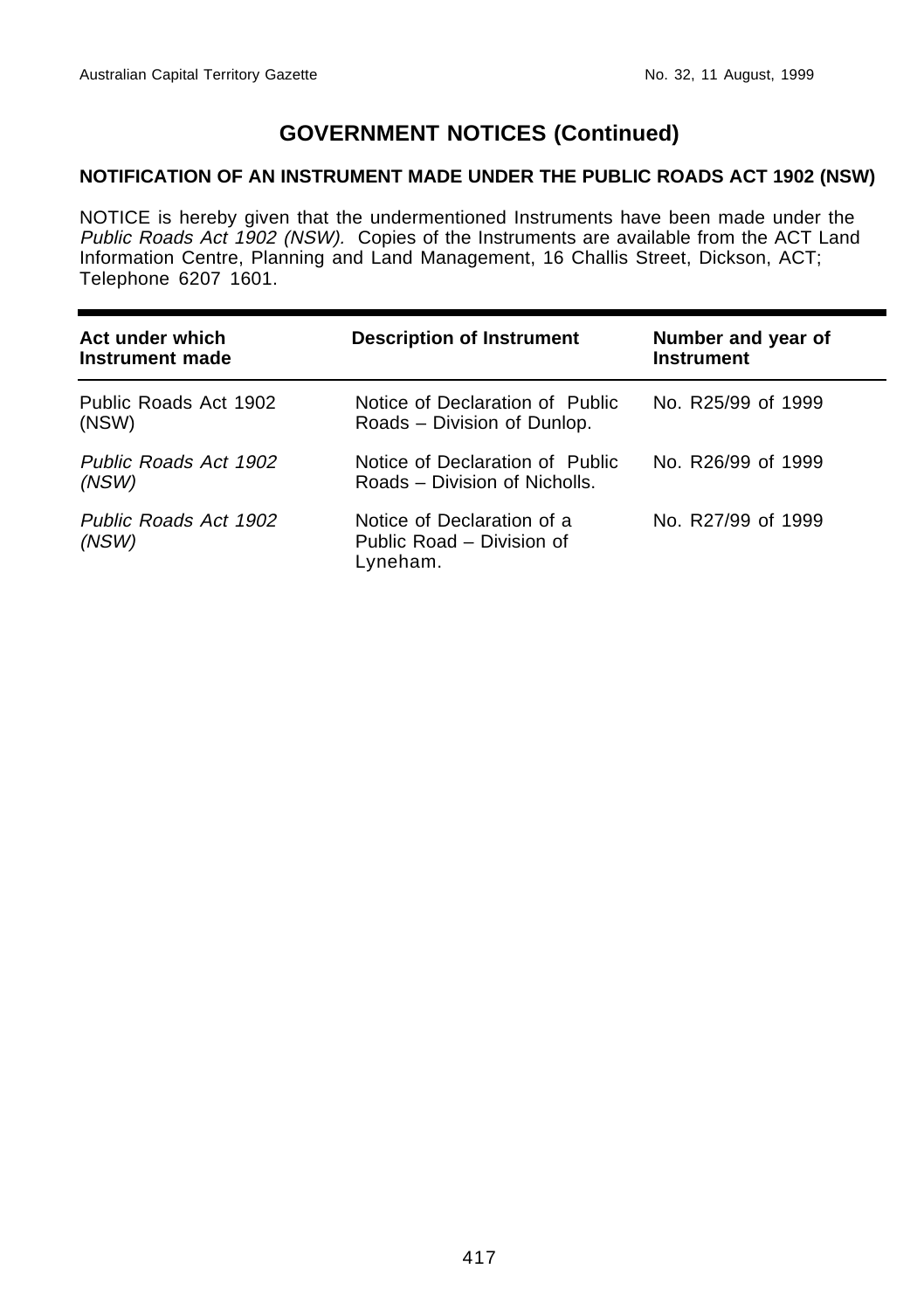

#### AUSTRALIAN CAPITAL TERRITORY

#### REMUNERATION TRIBUNAL ACT 1995

#### **INSTRUMENT**

For the purposes of paragraph  $10(1)(w)$  of the *Remuneration Tribunal Act 1995* the Remuneration Tribunal shall inquire into and determine the remuneration and allowances to be paid to the holder of an appointment specified as follows:

#### The Chair and members of the Surveyors Board of the ACT

Dated the Twestie R day of  $\overline{\mathcal{W}}$ 

tal Carrel

Kate Carnell MLA **Chief Minister**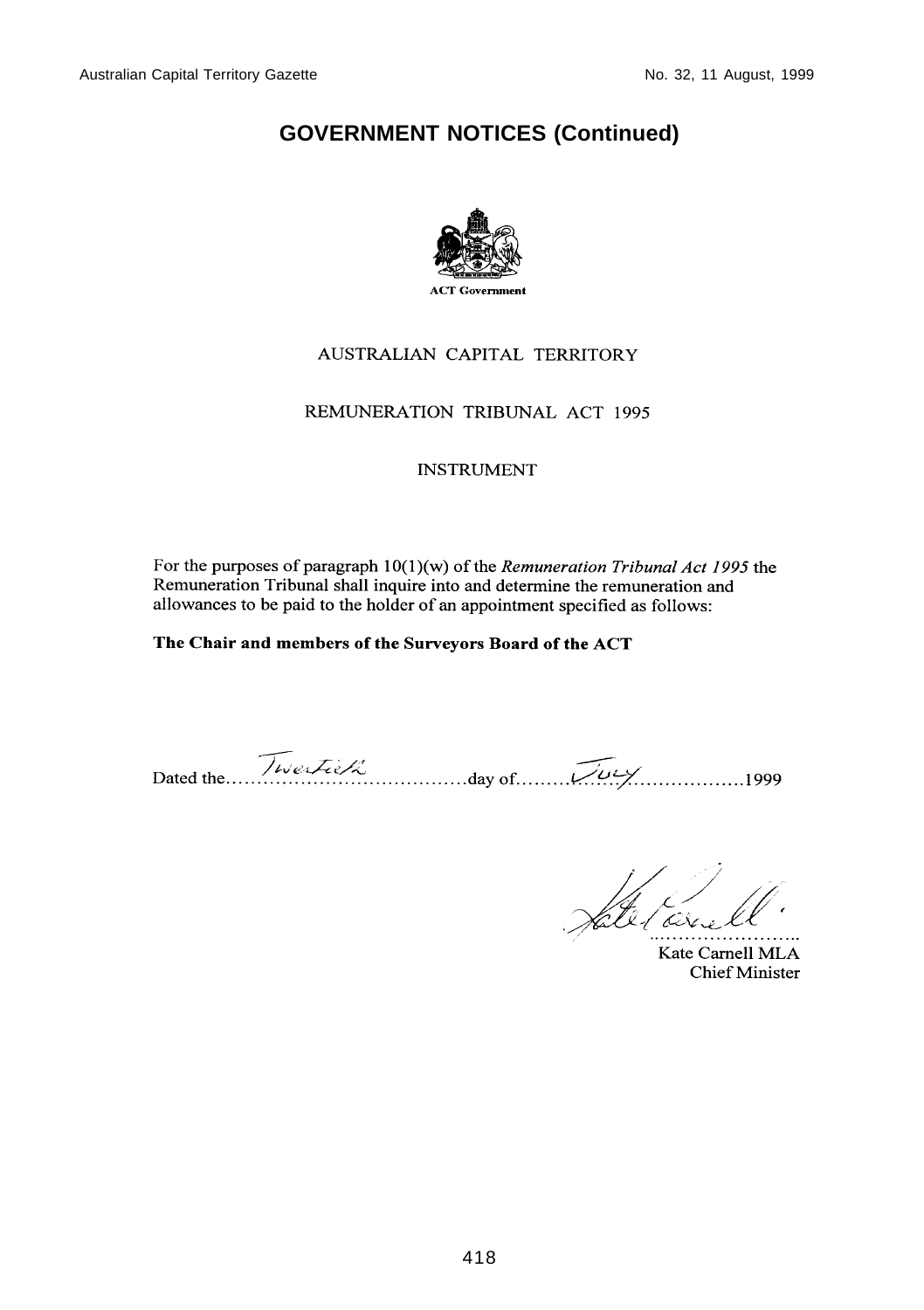#### **ENERGY AND WATER ACT 1988**

#### **NOTICE OF ADOPTION**

#### **INSTRUMENT NO. 194 OF 1999**

Pursuant to subsections 70 (3), 70 (4) and 74 (1) (a) of the Energy and Water Act 1988, I accept and adopt, without alteration, the amended emergency plan prepared by ACTEW Corporation Limited dated 1 July 1999.

Copies of the plan may be inspected or purchased at the Ground Floor, ACTEW House, 221 London Circuit, Canberra ACT 2601. No purchase fee will apply.

**Kate Carnell MLA** Dated: 3rd day of August 1999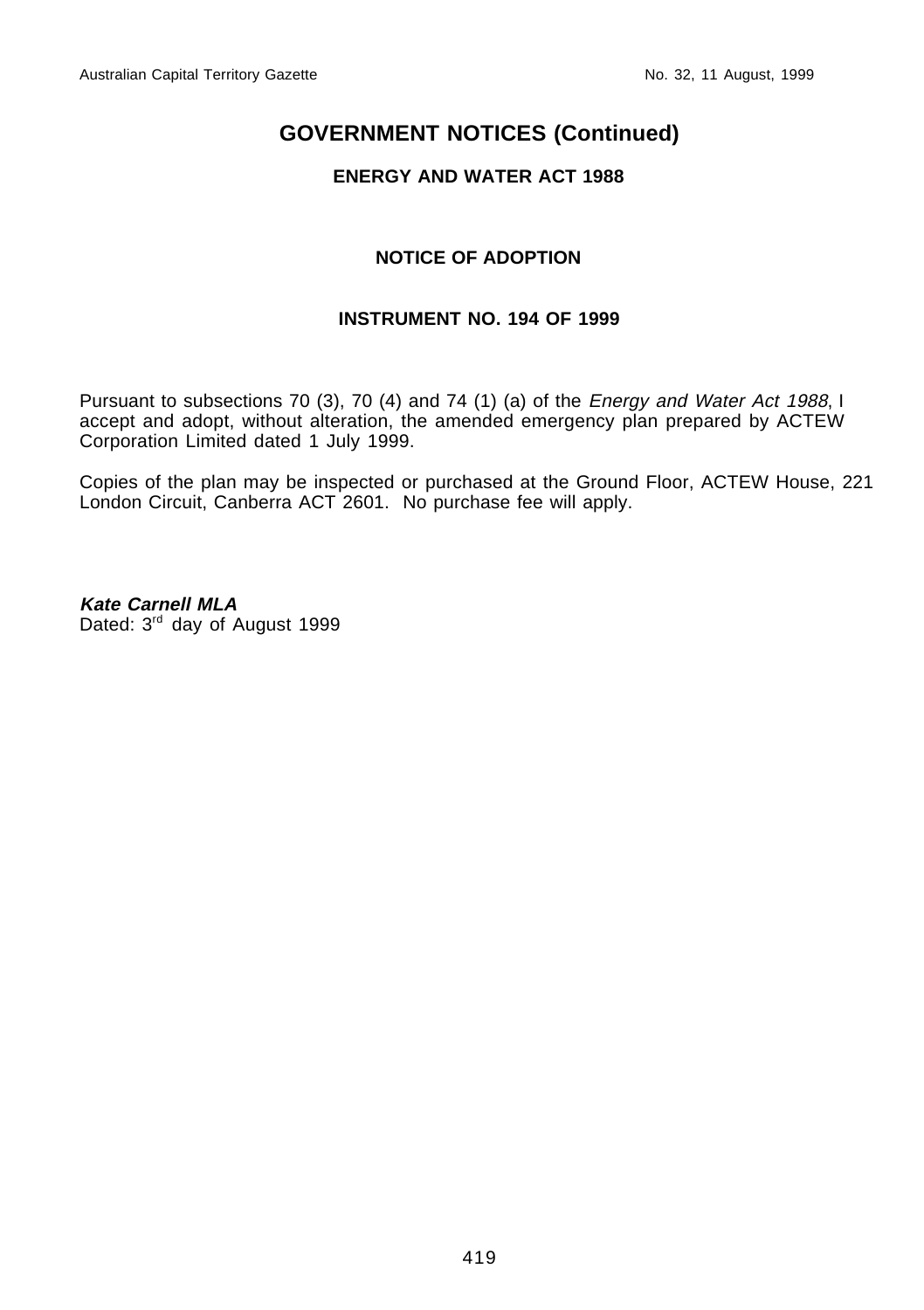#### **ACT GOVERNMENT**

## **PLANNING AND LAND MANAGEMENT GROUP**

## **DRAFT VARIATION NO.116 TO THE TERRITORY PLAN**

#### **CHARNWOOD SECTION 96**

In accordance with Section 24(2) of the *Land (Planning and Environment) Act 1991*, the Planning and Land Management Group of Urban Services is making available for public inspection the documents submitted to the Minister in relation to **draft Variation No.116 for Charnwood Section 96.**

The documents relating to this draft Variation are now available for perusal:

- at libraries of the ACT Government Library Service at Belconnen, Civic, Dickson, Erindale, Griffith, Kippax, Tuggeranong and Woden during normal opening hours; and
- at the PALM Shopfront at 16 Challis Street, Dickson during normal office hours.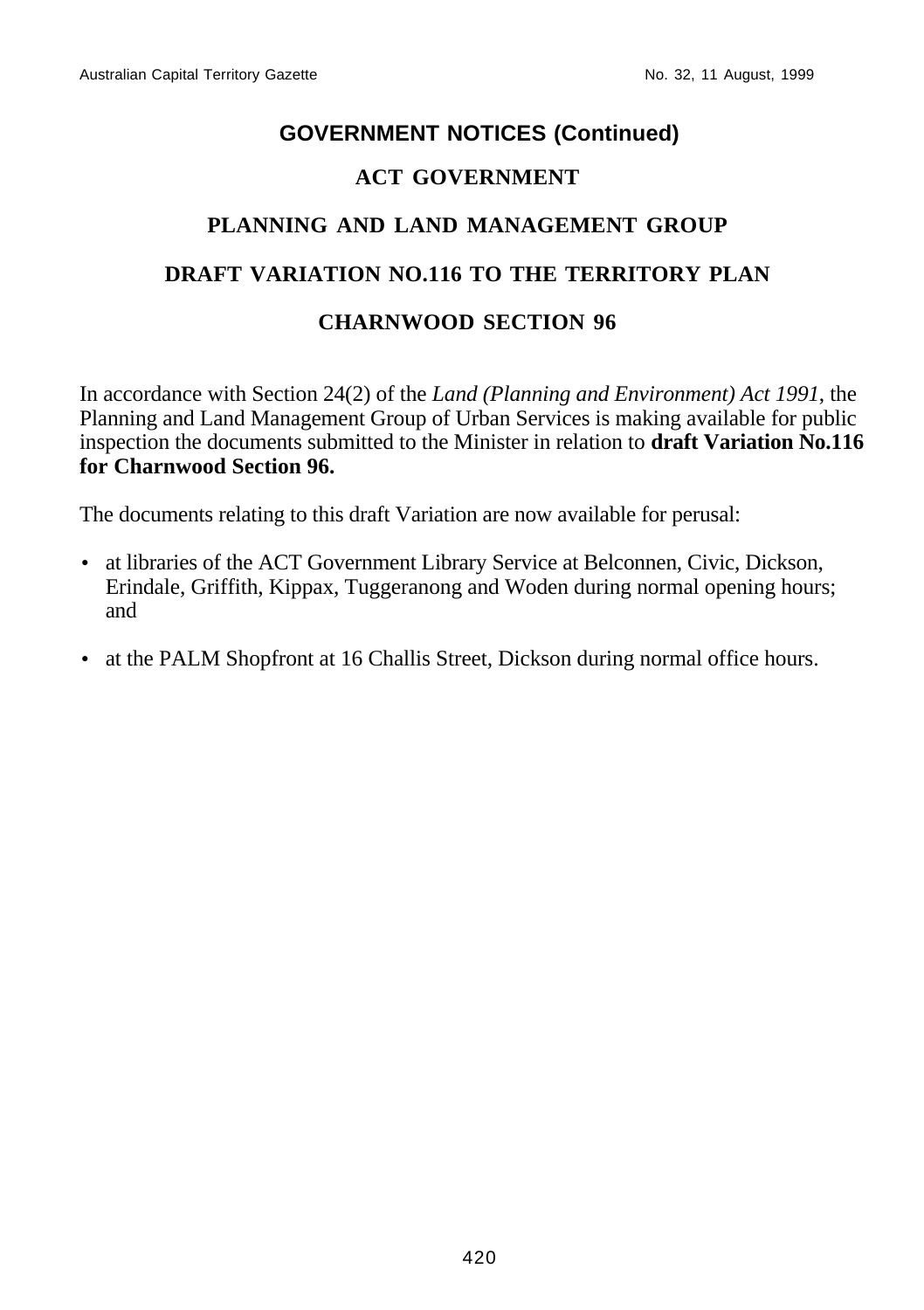

## **AUSTRALIAN CAPITAL TERRITORY**

#### **Motor Traffic (Amendment) Act 1999**

## **NOTICE OF COMMENCEMENT**

In accordance with subsections 2 (2) of the Motor Traffic (Amendment) Act 1999, I fix 16 August 1999 as the date on which sections 5 and 6, and subsections 47 (1) and 47 (2), of that Act shall commence.

Dated this Fourth day of August 1999

**BRENDAN MICHAEL SMYTH** Minister for Urban Services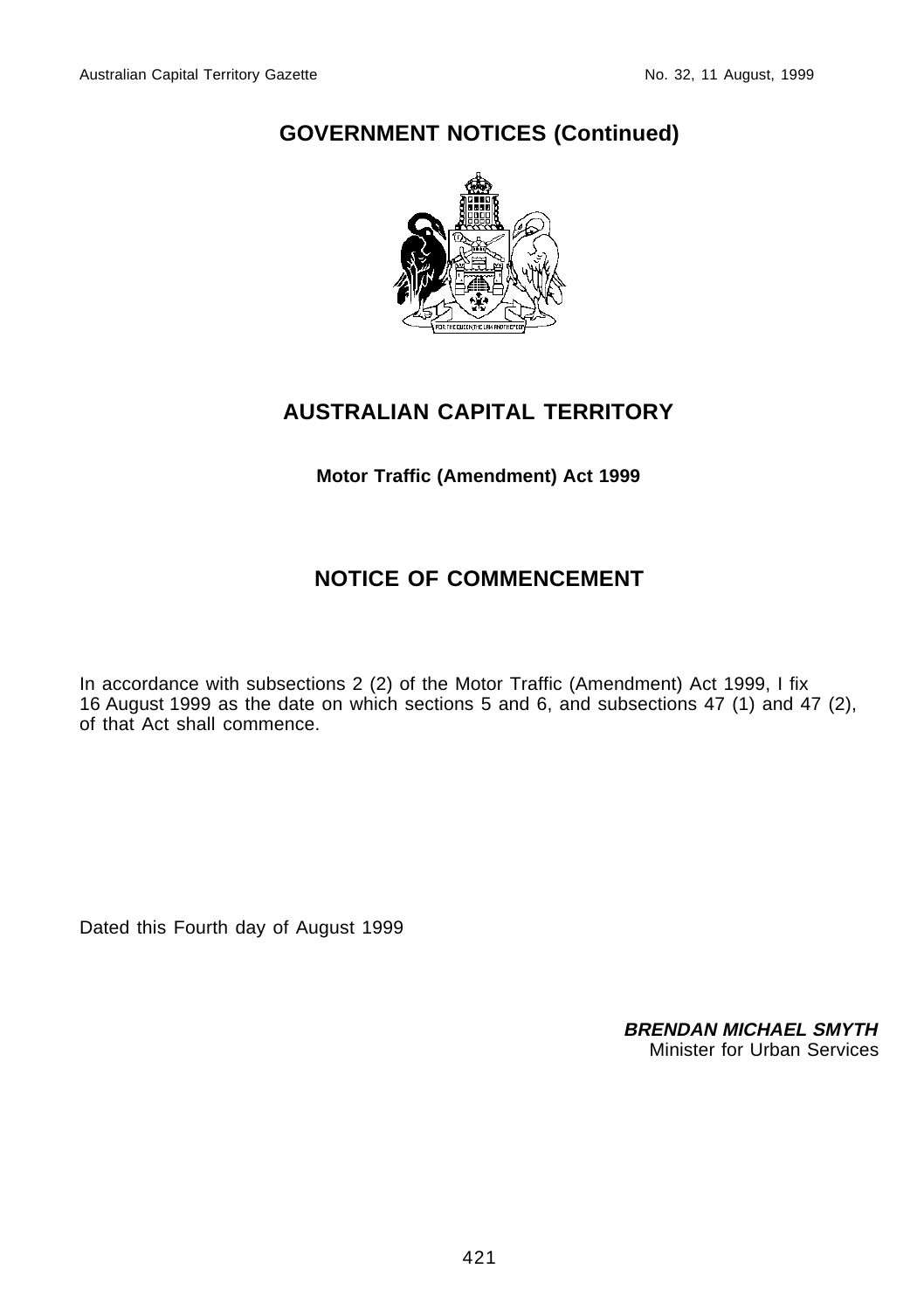#### **ENVIRONMENT ACT, ENVIRONMENT PROTECTION**

#### **AUSTRALIAN CAPITAL TERRITORY**

#### **ENVIRONMENT PROTECTION ACT 1997**

#### **ENVIRONMENT PROTECTION POLICY**

In accordance with section 26(1) of the *Environment Protection Act 1997*, I hereby notify the following Environment Protection Policy:

• The ACT Wastewater Reuse for Irrigation Environment Protection Policy: Policy specifying water quality standards and best management practices for effluent reuse in the ACT.

In accordance with section 26(2) of the *Environment Protection Act 1997*, written consent from the Minister for Urban Services has been obtained.

This Policy takes effect on the day of publication of this notice. The Policy is available for public inspection, during business hours, at the Office of the Environment Management Authority, Level 2, South Wing, Macarthur House, Wattle Street, Lyneham ACT.

Dated this  $5<sup>th</sup>$  day of August 1999

 **Peter Burnett** Environment Management Authority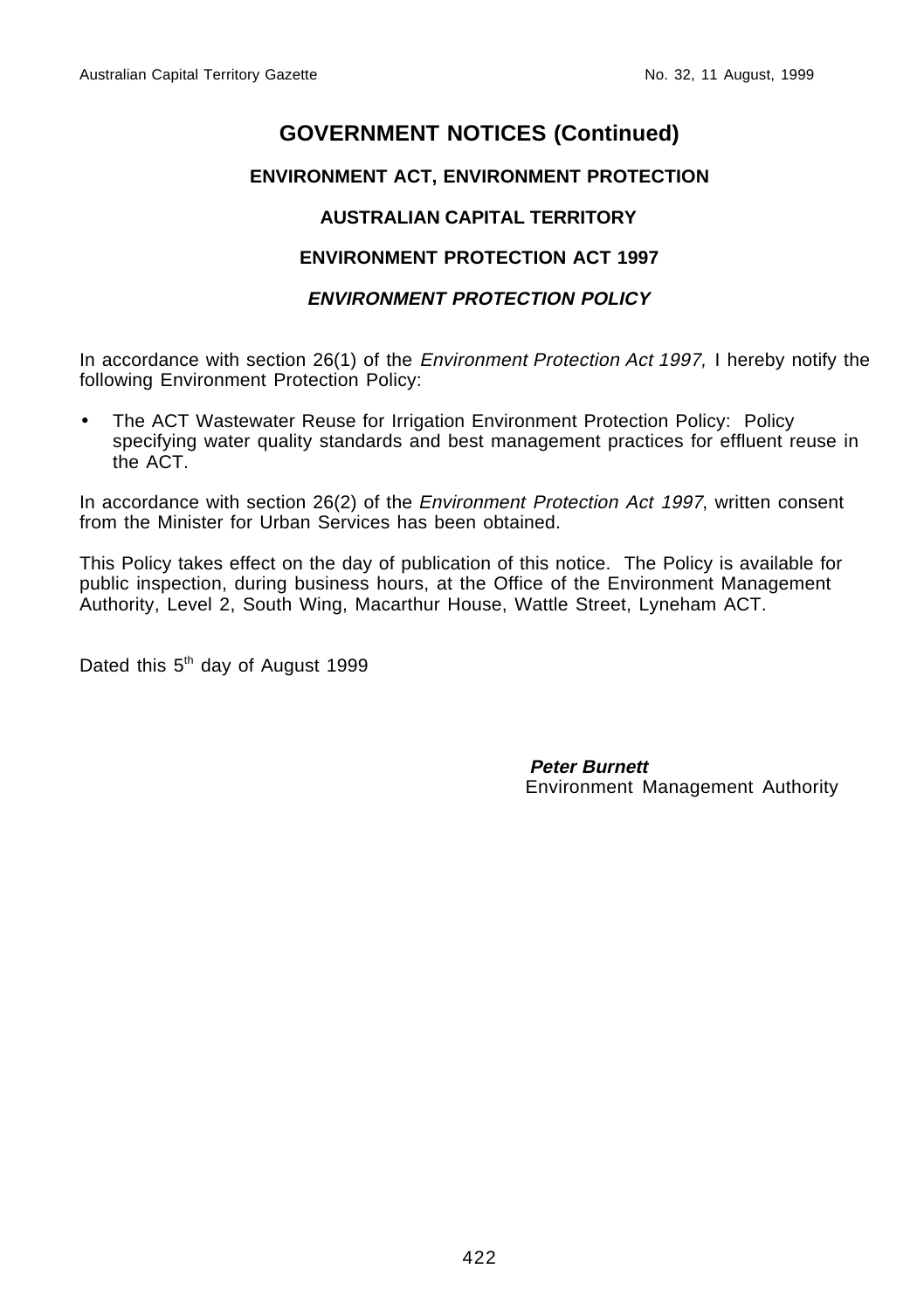#### **NOTIFICATION OF AN INSTRUMENT MADE UNDER THE PUBLIC ROADS ACT 1902 (NSW)**

NOTICE is hereby given that the undermentioned Instruments have been made under the *Public Roads Act 1902 (NSW).* Copies of the Instruments are available from the ACT Land Information Centre, Planning and Land Management, 16 Challis Street, Dickson, ACT; Telephone 6207 1601.

| Act under which<br><b>Instrument made</b> | <b>Description of Instrument</b>                                 | Number and year of<br><b>Instrument</b> |
|-------------------------------------------|------------------------------------------------------------------|-----------------------------------------|
| Public Roads Act 1902<br>(NSW)            | Notice of Declaration of Public<br>Roads – Division of Dunlop.   | No. R25/99 of 1999                      |
| Public Roads Act 1902<br>(NSW)            | Notice of Declaration of Public<br>Roads – Division of Nicholls. | No. R26/99 of 1999                      |
| Public Roads Act 1902<br>(NSW)            | Notice of Declaration of a Public<br>Road – Division of Lyneham. | No. R27/99 of 1999                      |